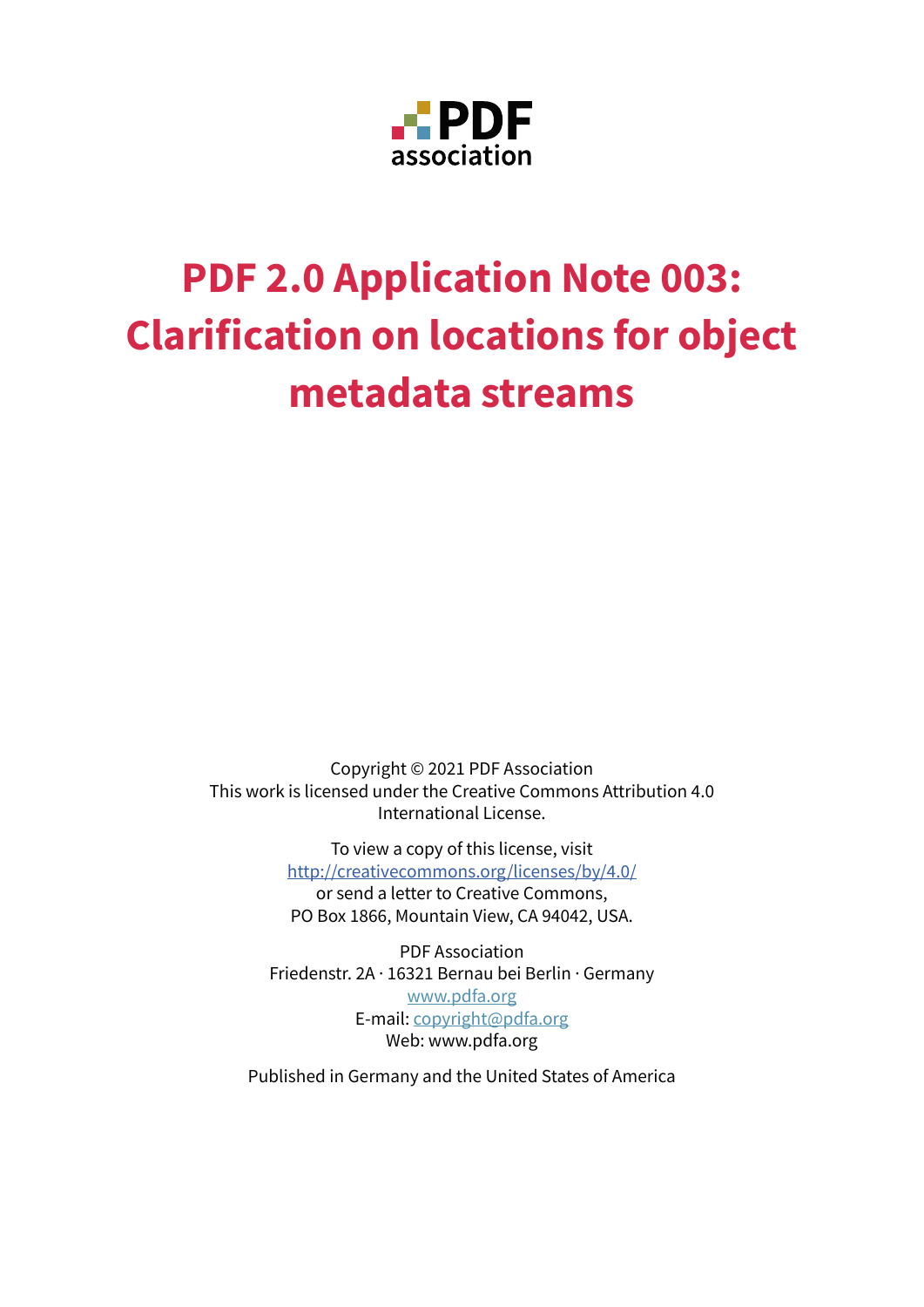# **Table of Contents**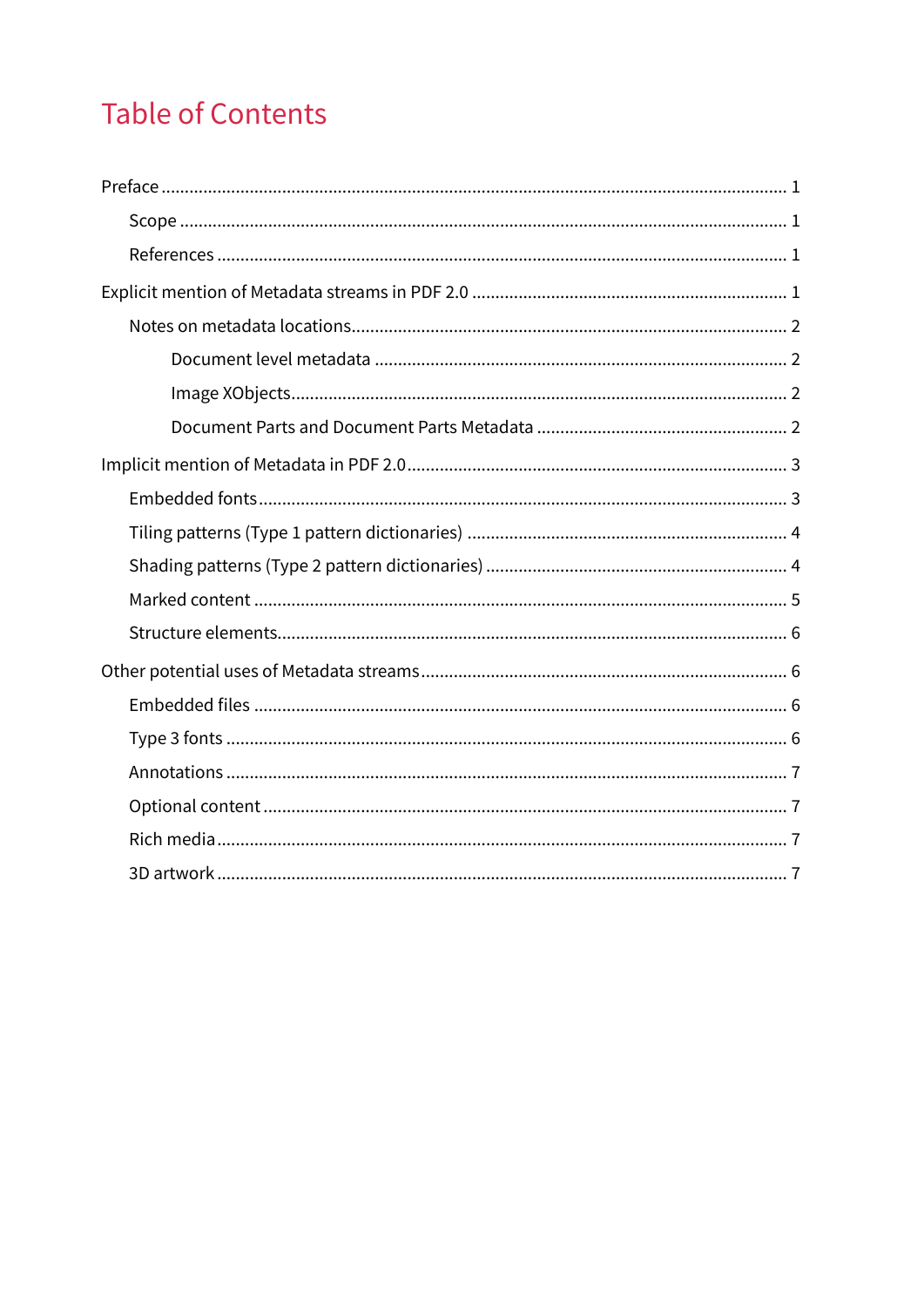# <span id="page-2-0"></span>**Preface**

In most cases metadata is all about interoperability: It is only useful if creator and processor agree on syntax and semantics. In the context of PDF this also means that creator and processor must agree on where metadata is present in the often-complex internal PDF structure.

Metadata locations are well defned for XMP metadata on the PDF document level and for some PDF objects, but not for all objects where metadata can occur (e.g. pages, page level objects and resources such as fonts or ICC profles). However, in almost all cases suficient guidance can be derived from the PDF specifcation, albeit sometimes in an indirect way.

The principal authors of this document are Boris Doubrov (Dual Lab) and Dietrich von Seggern (callas software).

#### **Scope**

This document summarizes exactly where PDF creators should add XMP metadata to PDF page level objects or resources, and thus where PDF processors should search for it, for all common use cases.

### **References**

ISO 32000-2: 2020 (PDF 2.0),<https://www.iso.org/standard/75839.html>

# **Explicit mention of Metadata streams in PDF 2.0**

PDF 2.0 defnes a generic **Metadata** key that may be present in any dictionary (including stream dictionaries) and whose contents is a metadata stream in XMP syntax. PDF 2.0 explicitly specifies this entry for certain types of objects correlated with typical use cases for associating metadata with PDF objects. Table 1 lists all such cases in ISO 32000-2.

| Object type                  | ISO 32000-2<br>reference | <b>Description</b>                                                                                                     |
|------------------------------|--------------------------|------------------------------------------------------------------------------------------------------------------------|
| Catalog                      | Table 29                 | (Optional; PDF 1.4; shall be an indirect reference) A metadata<br>stream that shall contain metadata for the document. |
| Page                         | Table 31                 | (Optional; PDF 1.4) A metadata stream that shall contain<br>metadata for the page.                                     |
| <b>ICC Profile</b><br>stream | Table 65                 | (Optional; PDF 1.4) A metadata stream that shall contain<br>metadata for the colour space.                             |
| Image<br><b>XObject</b>      | Table 87                 | (Optional; PDF 1.4) A metadata stream containing metadata<br>for the image.                                            |

Table 1: Explicit **Metadata** usage in PDF 2.0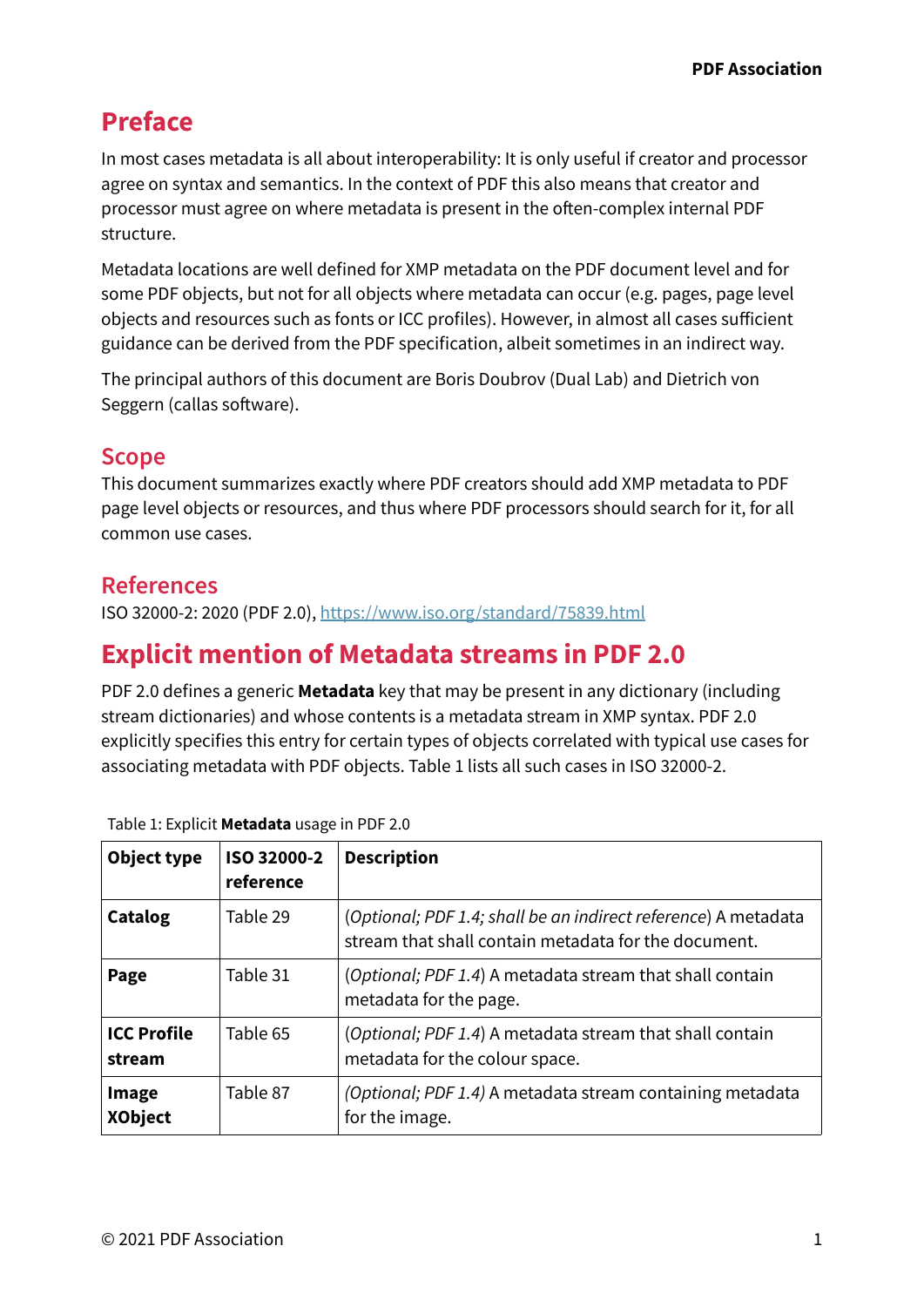<span id="page-3-0"></span>

| Object type                      | ISO 32000-2<br>reference | <b>Description</b>                                                                                                                                                 |
|----------------------------------|--------------------------|--------------------------------------------------------------------------------------------------------------------------------------------------------------------|
| Form<br><b>XObject</b>           | Table 93                 | (Optional; PDF 1.4) A metadata stream containing metadata<br>for the form XObject.                                                                                 |
| <b>Document</b><br><b>Thread</b> | Table 162                | (Optional; PDF 2.0; shall be an indirect reference) A metadata<br>stream containing information about the thread, such as its<br>title, author, and creation date. |
| <b>Document</b><br>Part (DPart)  | Table 409                | (Optional; PDF 2.0; shall be an indirect reference) A metadata<br>stream that shall contain metadata for this document part.                                       |

### **Notes on metadata locations**

#### **Document level metadata**

Document level metadata is referenced by the **Metadata** key in the document catalog dictionary (first row in Table 1). Even though this key is formally optional, an entry is mandatory in all PDF subset specifications (e.g. PDF/A, PDF/X, PDF/E and PDF/VT). As the Info dictionary is deprecated in PDF 2.0, the document catalog dictionary is also the only recommended place in PDF 2.0 documents for specifying the document title, author, producer and other data previously stored in the Info dictionary.

#### **Image XObjects**

The JPXDecode flter (ISO 32000-2, 7.4.9) recommends the use of Image metadata for ensuring interoperability of relevant JPX format information such as layering, composition instructions, simple animation.

#### **Document Parts and Document Parts Metadata**

The XMP metadata stream referenced by the **Metadata** key in the Document Part dictionary should not be confused with Document Part Metadata (ISO 32000-2, 14.12.4.2), referenced from the same Document Part dictionary via a **DPM** key.

The main purpose of the DPart tree structure is to specify metadata for pages or page ranges using DPM entries. Usually all DPM entries in a PDF fle will use the same vocabulary to communicate information about document parts to a downstream production workflow. DPM could, for example, associate addresses for a mass mailing with specific pages for use as input to the mailing system.

XMP metadata may use the same DPart tree to associate pages with metadata, but the metadata will then usually be less structured and the DPart structure might not cover all pages in a PDF fle.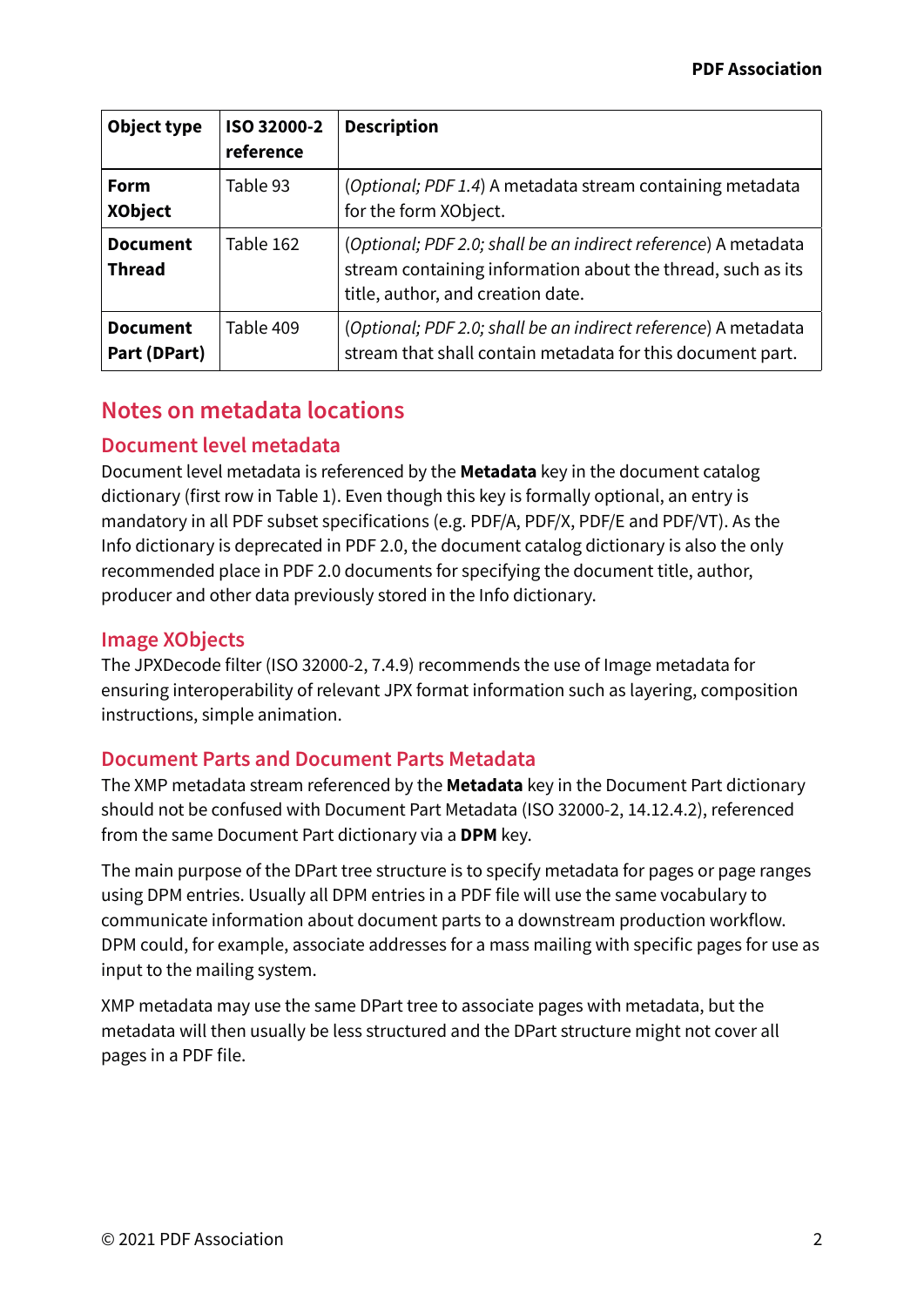# <span id="page-4-0"></span>**Implicit mention of Metadata in PDF 2.0**

As noted in Table 1, an optional "Metadata" entry is defned for several dictionaries apart from the document catalog dictionary. Indeed, the specification actually goes much further; ISO 32000-2, 14.3.2 "Metadata streams" states that:

*"…any PDF stream or dictionary may have metadata attached to it as long as the stream or dictionary represents an actual information resource."*

Accordingly, PDF 2.0 processors must be prepared to encounter metadata almost anywhere in PDF fles.

In order for metadata to be useful a common understanding between creator and processor regarding the metadata's location is required. However, since some objects in PDF distribute related information over several interlinked entries the appropriate location is not always clear. ISO 32000-2, 14.3.2 provides some guidance for these cases:

*"When there is ambiguity about exactly which stream or dictionary may bear the Metadata entry, the metadata shall be attached as closely as possible to the object that actually stores the data resource described."*

In alignment with this advice PDF 2.0 identifies objects that may be expected to include embedded metadata streams even while their PDF 2.0 definitions lack the optional "Metadata" entry noted in Table 1. These objects are:

- Embedded fonts (14.3.2 "Metadata streams", see Note 1)
- Tiling patterns (14.3.2 "Metadata streams", see Note 1)
- Shading patterns (14.3.2 "Metadata streams", see Note 1)
- Marked content (14.3.2 "Metadata streams", see paragraph 5)
- Structure elements (14.8.4.3 "Document level structure types", see paragraph 5)

The following clauses clarify what "the metadata shall be attached as closely as possible to the object that actually stores the data resource" means as applied to each of these object types.

# **Embedded fonts**

For embedded font streams PDF 2.0 is pretty clear in the (non-normative) Note 1 in 14.3.2 "Metadata streams":

*"…metadata for fonts needs to be attached to font fle streams rather than to font dictionaries."*

This text means that any metadata associated with an embedded font program must be present in a Metadata entry in the corresponding embedded font stream dictionary (as opposed to other PDF entries for the same font, e.g. the Font Descriptor dictionary).

Embedded font stream dictionaries are defned in ISO 32000-2, Table 125 which may be understood as having an additional row as indicated in Table 2.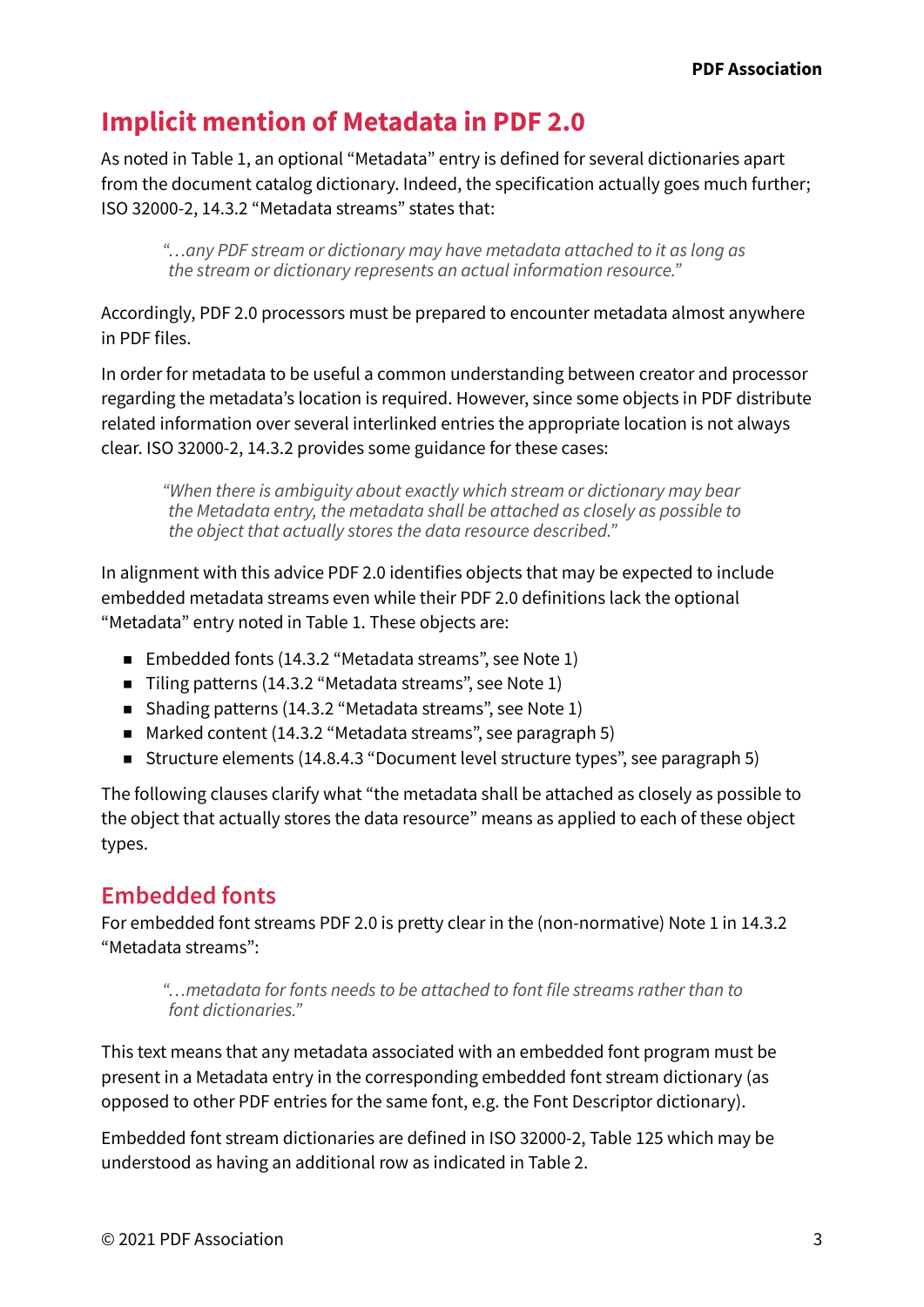<span id="page-5-0"></span>Table 2: Metadata for font streams

|  | <b>Metadata</b>   stream   (Optional; shall be an indirect reference) A metadata stream that |
|--|----------------------------------------------------------------------------------------------|
|  | shall contain metadata for the font program (see 14.3.2, "Metadata                           |
|  | streams").                                                                                   |

## **Tiling patterns (Type 1 pattern dictionaries)**

For tiling patterns PDF 2.0 is pretty clear in the (non-normative) Note 1 in 14.3.2 "Metadata streams":

*"…metadata describing a tiling pattern needs to be attached to the pattern stream's dictionary."*

Since a tiling pattern only uses a single stream object as defined in ISO 32000-2, Table 74 this table may be understood as having an additional row as indicated in Table 3.

Table 3: Metadata for tiling patterns

|  | <b>Metadata</b> stream $\vert$ (Optional; shall be an indirect reference) A metadata stream that |
|--|--------------------------------------------------------------------------------------------------|
|  | shall contain metadata for the tiling pattern (see 14.3.2, "Metadata                             |
|  | streams").                                                                                       |

### **Shading patterns (Type 2 pattern dictionaries)**

For shading patterns PDF 2.0 is pretty clear in the (non-normative) Note 1 in ISO 32000-2, 14.3.2 "Metadata streams":

*"…a shading needs to have metadata attached to the shading dictionary rather than to the shading pattern dictionary that refers to it."*

Several types of shading dictionaries exist in PDF 2.0; the entries common to all types are defined in ISO 32000-2, Table 77. This table may be understood as to have an additional row as indicated in Table 4.

Table 4: Metadata for shading patterns

|  | Metadata  stream  (Optional; shall be an indirect reference) A metadata stream that shall |
|--|-------------------------------------------------------------------------------------------|
|  | contain metadata for the shading pattern (see 14.3.2, "Metadata                           |
|  | streams").                                                                                |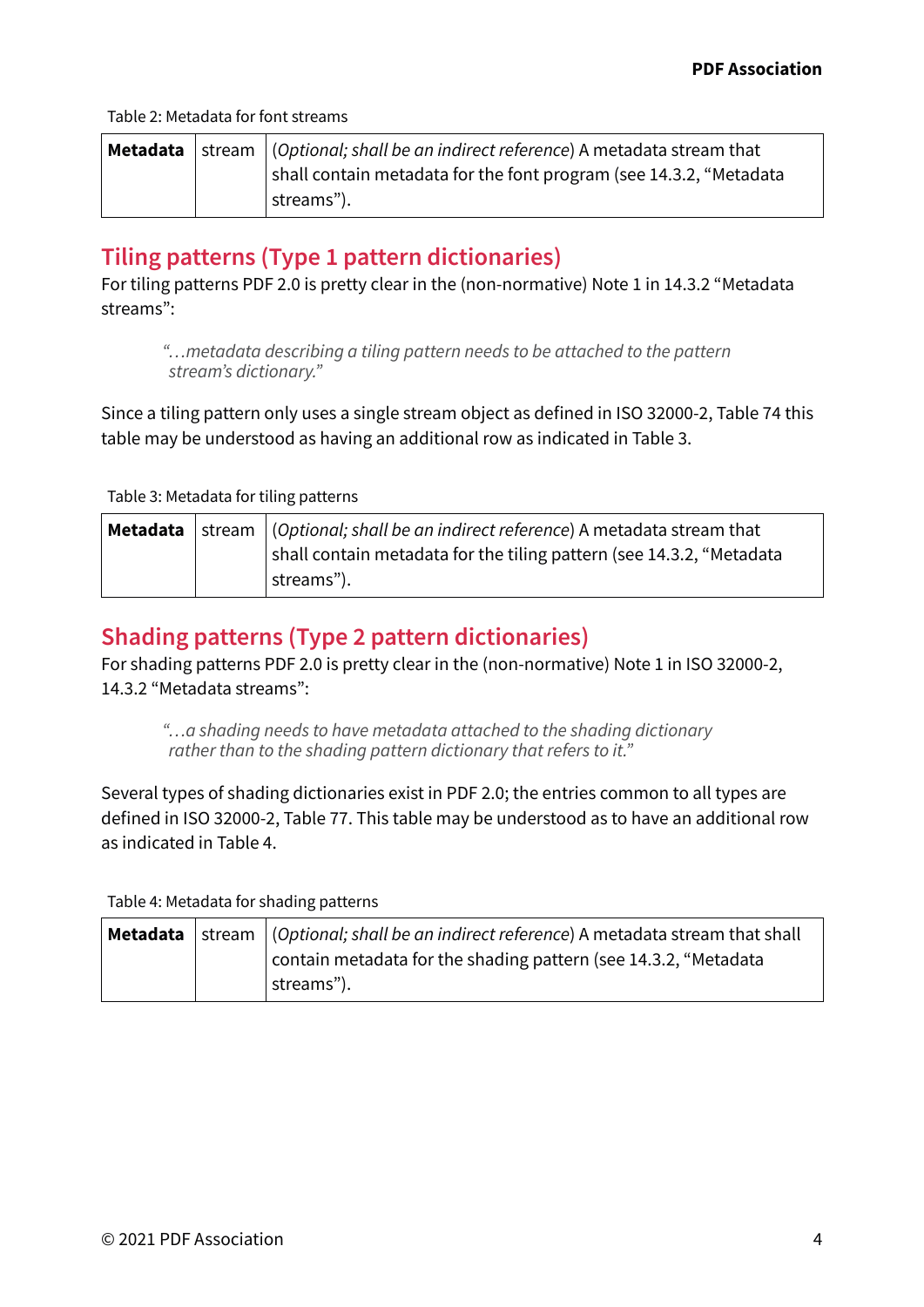#### <span id="page-6-0"></span>**Marked content**

#### PDF 2.0 specifies in ISO 32000-2, 14.3.2. "Metadata streams" as follows:

*"Object level metadata can also be associated with marked content within a content stream, by including a metadata stream in the property list dictionary for this marked content. Because a stream dictionary is always an indirect object, a property list containing a metadata stream cannot be encoded inline in the content stream, but needs to be encoded as a named resource (see 14.6.2, "Property lists")."*

According to the Note in ISO 32000-2, 14.6.2, property lists in marked content are…

*"used by several PDF features, including optional content … , tagged PDF … and Associated Files …"*

Applying PDF 2.0's general requirement for object level metadata; that it "shall be attached as closely as possible to the object that actually stores the data resource" (as cited above from 14.3.2), the Note should be understood as meaning that:

- Metadata for optional content (layers) should be located in the respective optional content group dictionary (ISO 32000-2, Table 96) in order to be available for all marked content sequences associated with that group.
- Metadata for structure elements should be located in the corresponding structure element dictionary (see [Structure elements\)](#page-7-1).
- Metadata for associated files should be located in the respective file specification dictionary (ISO 32000-2, Table 43) or - for embedded fle streams - in the respective embedded fle stream dictionary (ISO 32000-2, Table 44).

Remaining use cases for object level metadata in the context of marked content are association with content sequences that are either not tagged at all or include portions of content that are not included in the tagging structure. For this use case the content must be marked as described in ISO 32000-2, 14.6 "Marked content" using DP or BDC operators:

```
/SomeTag /SomePropertyList BDC
```
The property is then mapped to the corresponding properties list dictionary via an entry in the Properties subdictionary of the current resource dictionary. (The metadata stream has to be an indirect object and therefore the properties list cannot be an inline object.) In this example the Properties subdictionary could be:

```
/Properties << / SomePropertyList 10 0 R >>
```
In the following example object 10 0 is the property list dictionary and may then reference the actual metadata stream object via a Metadata entry, e.g.

```
10 0 obj <<
/Metadata 11 0 R
\rightarrowendobj
```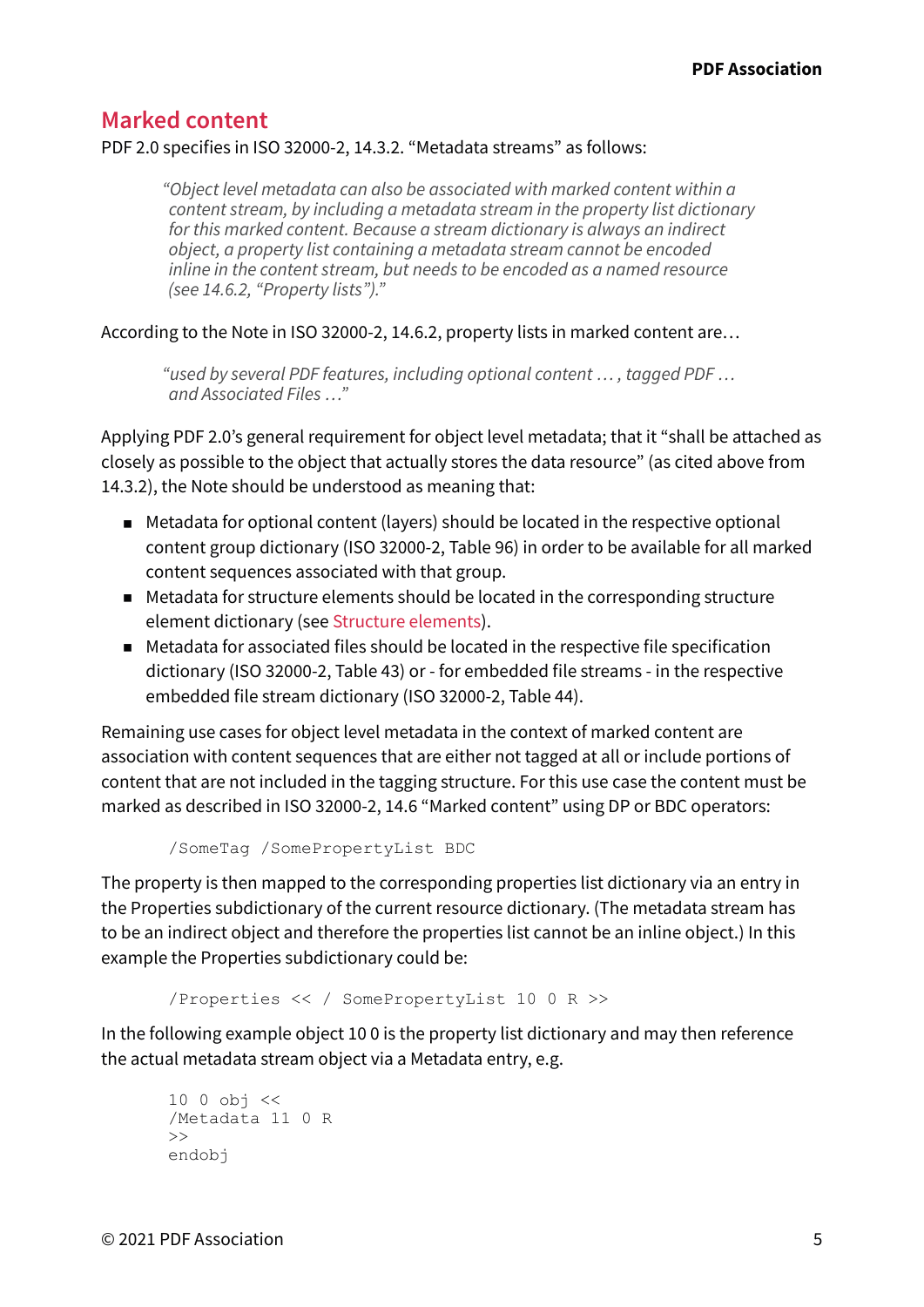### <span id="page-7-1"></span><span id="page-7-0"></span>**Structure elements**

In ISO 32000-2, 14.8.4.3 "Document level structure types" PDF 2.0 clearly highlights the use of metadata for certain structure element types:

*"An XMP metadata stream (see 14.3.2, "Metadata streams") in a Document or DocumentFragment structure element may be used to include document metadata for a logical document nested inside a tagged PDF."*

Due to the very open concept of PDF to allow metadata in every stream or dictionary "as long as the stream or dictionary represents an actual information resource" the fact that the specifcation only highlights document-level semantics for this purpose should not be understood as limiting metadata usage to document level structure types.

Although the application of metadata to document-like structure elements is obvious the application to lower-level elements is equally feasible. If a process requires the association of metadata to any structure element the same approach as specifed for document level structure types should be used.

Structure element dictionaries are defned in Table 355. This table may be understood as to have an additional row as indicated in Table 5.

Table 5: Metadata for structure elements

| Metadata | $\vert$ stream $\vert$ (Optional usually only used for document level structure elements, see |
|----------|-----------------------------------------------------------------------------------------------|
|          | 14.8.4.3 "Document level structure types"; shall be an indirect reference)                    |
|          | A metadata stream that shall contain metadata for the structure                               |
|          | element (see 14.3.2, "Metadata streams").                                                     |

# **Other potential uses of Metadata streams**

#### **Embedded fles**

A **Metadata** entry in an Embedded File Specifcation dictionary (ISO 32000-2, Table 44) can be used to specify additional information about the embedded fle. It can complement the information stored in the embedded fle parameter dictionary and can be used as an extension of the **AFRelationship** entry to provide extra information specifying how the embedded fle is related to the main document.

# **Type 3 fonts**

Some PDF processors implementing HTML to PDF conversion may transform web fonts in SVG or WOFF format to Type 3 fonts in PDF. The metadata associated with such fonts should be stored under a **Metadata** entry directly in the Type 3 font dictionary (ISO 32000-2, Table 110). Note that this approach is diferent to the metadata associated with an embedded font program, as discussed above.